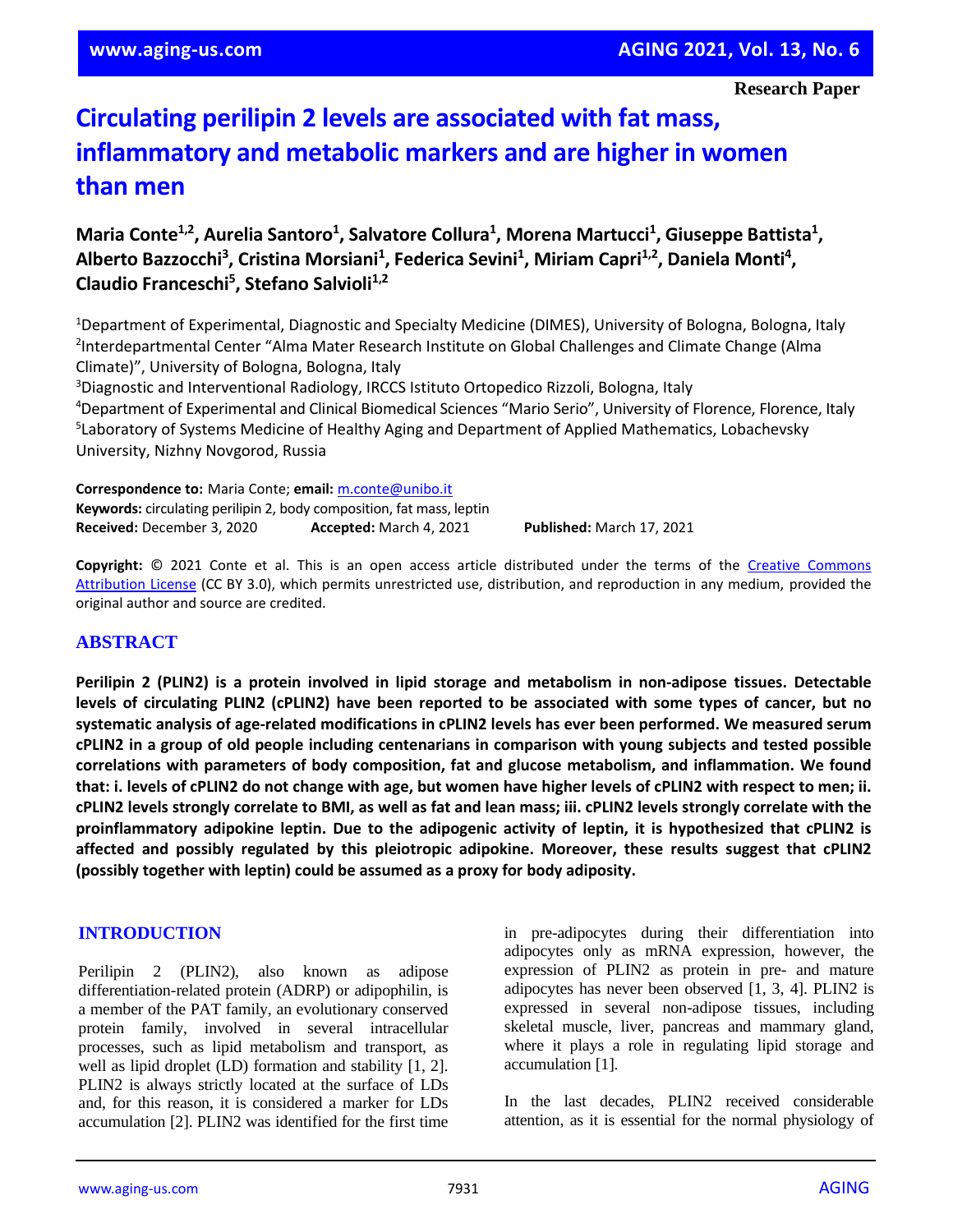the cell. Several *in vitro* and *in vivo* studies, performed in different types of cells, mice and humans, demonstrated that the differential expression of PLIN2 is associated with alterations of intracellular lipid metabolism, deregulation of fatty acid uptake and LD formation, leading to several metabolic disorders and age-related diseases [1]. In previous studies, we observed that high levels of PLIN2 in both humans and mice are associated with skeletal muscle atrophy and sarcopenia [3, 5, 6]. In agreement with these results, it has been demonstrated that in mouse high levels of PLIN2 are associated with several metabolic diseases, such as obesity, diabetes, fatty liver diseases, atherosclerosis and cardiovascular diseases, while the inhibition of PLIN2 prevents or alleviates these pathologies [1, 7–10]. Other *in vitro* studies have demonstrated that increased levels of PLIN2 are present in different types of tumor, suggesting that PLIN2 may play an important role in tumorigenesis [11– 14]. Interestingly, it has been reported that PLIN2 is present not only as intracellular protein, but also at circulating level in body fluids, such as urine and plasma. In particular, elevated circulating PLIN2 (cPLIN2) levels were found in plasma or urine of patients with some types of cancer (kidney, colorectal) with respect to healthy subjects [15, 16].

To date, little is known about the modifications of cPLIN2 levels with age and its possible association with health parameters and body composition. This study aimed to analyze the levels of cPLIN2 in two cohorts of subjects, the first composed of subjects of different age (cohort 1), including centenarians, the latter composed of subjects of similar age but with different amount of total fat mass (cohort 2).

# **RESULTS**

#### **cPLIN2 levels are higher in old women and positively associated with metabolic parameters and inflammatory markers**

In order to study possible age-related modifications of cPLIN2 levels, we first analyzed a group of 189 subjects (Cohort 1). In particular, we compared a group of 35 young subjects (age range 24-39) with 154 old subjects, including centenarians, divided into four groups: 57 OLD1 subjects (age range 60-69); 33 OLD2 subjects (age range 70-79); 26 OLD3 subjects (age range 85-99); 38 centenarians (age range 100-107). The results of cPLIN2, as well as of anthropometric and biochemical parameters are reported in Table 1. cPLIN2 levels are significantly higher in women than men, and this difference becomes more dramatic in the group of old subjects (OLD1 and OLD2), however nonagenarians (OLD3) and centenarians show no difference.

Since BMI strongly correlates with cPLIN2, in both women (Spearman correlation parameters: ρ=0.572, p<0.001) and men (Spearman correlation parameters:  $p=0.712$ ,  $p<0.001$ ), further analyses were conducted considering BMI as a covariate. After adjusting for BMI, the difference in cPLIN2 levels by sex was confirmed, in particular women belonging to young, OLD1 and OLD2 groups showed significantly (p<0.001) higher levels of cPLIN2 with respect to men of the same age groups.

cPLIN2 levels appear to change with age, in particular they seem to be higher in women belonging to OLD1 and OLD2 groups with respect to young, nonagenarian, or centenarian subjects (Table 1), however, after adjusting for BMI, the difference between age groups disappeared. An apparent difference was noticed between young and OLD2 males, despite the similarity in BMI values. However, this difference resulted not statistically significant. A partial correlation of cPLIN2 with anthropometric, metabolic and inflammatory parameters after adjusting for BMI was then performed. The levels of cPLIN2 correlated positively with insulin and HOMA-IR, in both men and women (Table 2). Noteworthy, a strong correlation of cPLIN2 was also found with a marker of inflammation, such as leptin (Table 2). On the basis of the observed correlation with parameters related to diabetes, we checked whether people with a diagnosis of Type 2 Diabetes (T2D) have higher cPLIN2 levels than euglycemic ones. In OLD1, OLD2, OLD3 and Centenarians groups there were 36, 13, 2 and 3 subjects with T2D, respectively (Table 1). To our surprise, these subjects resulted to have cPLIN2 levels similar to those of the euglycemic subjects of the same age group (women No T2D: 47.04±27.5, T2D: 49.11±18.2; men No T2D: 26.35±21.4, T2D 31.81±17.3, cPLIN2 values are in ng/ml and expressed as mean±SD). The ANCOVA analysis considering BMI as covariate confirmed that no significant difference between the two groups is present. However, due to the small size of our study group, we cannot rule out that T2D can be a cause of increased secretion of cPLIN2.

Finally, in order to understand the possible interference of drug therapies on the levels of cPlin2, we compared the levels of cPLIN2 in subjects with or without lipid lowering, anti-diabetic or anti-hypertensive therapies. We analysed men and women belonging to OLD1 and OLD2 groups for which data on medications were available. As reported in Supplementary Table 1, the presence of anti-diabetic and anti-hypertensive therapies does not affect cPLIN2 levels. An apparent difference was noticed in patients undergo a lipid lowering therapy with respect to subjects that do not undergoing therapy, however after adjusting for BMI this difference resulted not statistically significant.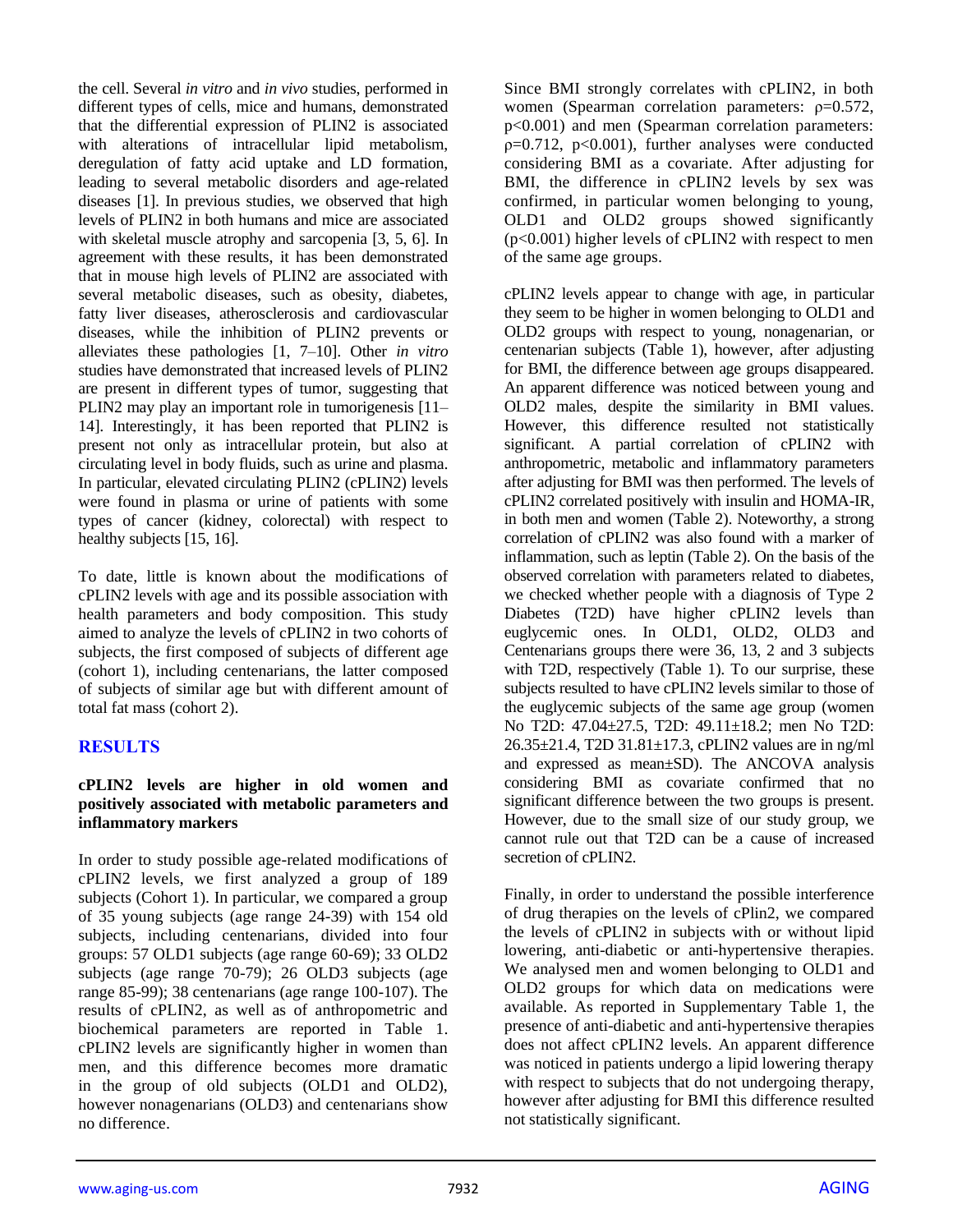| Table 1. Anthropometric and biochemical characteristics of Cohort 1. |  |
|----------------------------------------------------------------------|--|
|----------------------------------------------------------------------|--|

| <b>Characteristics</b>        | <b>YOUNG</b><br>(N° 35, age range)<br>$24-39$ |                  | OLD1<br>$(N° 57, age range 60-69)$ |                                                                                                                   | OLD <sub>2</sub><br>(N° 33, age range 70-79) |            | OLD3<br>$(N° 26, age range 85-99)$ |                                                                                                                                                                           |            | <b>CENTENARIANS</b><br>$(N° 38, age range 100-107)$                                                 |                       |            |                     |                                                                                                                   |             |
|-------------------------------|-----------------------------------------------|------------------|------------------------------------|-------------------------------------------------------------------------------------------------------------------|----------------------------------------------|------------|------------------------------------|---------------------------------------------------------------------------------------------------------------------------------------------------------------------------|------------|-----------------------------------------------------------------------------------------------------|-----------------------|------------|---------------------|-------------------------------------------------------------------------------------------------------------------|-------------|
| $mean \pm SE$                 | 18 F                                          | 17 M             | p<br>value                         | 37 F                                                                                                              | 20 M                                         | p<br>value | 16F                                | 17 M                                                                                                                                                                      | p<br>value | 13F                                                                                                 | 13 M                  | p<br>value | 21F                 | 17 M                                                                                                              | p<br>values |
| cPlin2 (ng/ml)                | 35.25<br>± 4.38                               | 22.63<br>± 4.37  | 0.038                              | 50.46<br>± 2.76                                                                                                   | 30.63<br>± 3.43                              | 0.000      | 67.22<br>± 5.39                    | 28.34<br>± 4.60                                                                                                                                                           | 0.000      | 35.55<br>± 7.55                                                                                     | 30.89<br>$\pm$ 7.80   | n.s.       | 30.98<br>± 5.77     | 32.07<br>± 4.97                                                                                                   | n.s.        |
| <b>BMI</b>                    | 21.63<br>± 0.49                               | 26.13<br>± 1.06  | 0.001                              | 29.56<br>$\pm 0.75$                                                                                               | 31.72<br>± 1.06                              | n.s.       | 30.11<br>± 1.39                    | 28.66<br>$\pm 0.89$                                                                                                                                                       | n.s.       | 25.51<br>$\pm 0.86$                                                                                 | 28.31<br>± 1.54       | n.s.       | 24.18<br>$\pm 0.96$ | 24.47<br>$\pm 0.70$                                                                                               | n.s.        |
| Waist<br>circumference (cm)   | 70.79<br>$\pm 0.87$                           | 85.13<br>± 3.60  | 0.000                              | 95.99<br>± 1.78                                                                                                   | 107.0<br>± 2.68                              | 0.001      | 95.83<br>± 3.66                    | 99.62<br>± 2.23                                                                                                                                                           | n.s.       |                                                                                                     |                       | n.s.       | 79.42<br>± 2.32     | 92.40<br>± 3.04                                                                                                   | 0.001       |
| Hip<br>circumference (cm)     | 98.36<br>± 1.28                               | 98.81<br>± 2.40  | n.s.                               | 107.77<br>± 1.70                                                                                                  | 109.75<br>± 2.20                             | n.s.       | 110.97<br>± 2.85                   | 104.97<br>± 2.23                                                                                                                                                          | n.s.       |                                                                                                     | $---$                 | n.s.       | 93.70<br>± 2.24     | 98.20<br>± 2.53                                                                                                   | n.s.        |
| Handgrip (kg)                 | 30.18<br>$\pm 1.02$                           | 47.50<br>± 2.5   | 0.000                              | 23.0<br>± 1.03                                                                                                    | 42.33<br>± 2.6                               | 0.024      | 22.25<br>± 1.82                    | 30.33<br>± 1.71                                                                                                                                                           | 0.006      | 20.17<br>± 1.85                                                                                     | 17.88<br>± 2.32       | n.s.       | 12.15<br>± 1.24     | 18.44<br>± 1.19                                                                                                   | 0.002       |
| Glycaemia (mg/dl)             | 82.73<br>1.77                                 | 85.83<br>± 1.16  | n.s.                               | 131.68<br>± 6.24                                                                                                  | 144.15<br>± 13.17                            | n.s.       | 112.06<br>± 9.86                   | 119.06<br>± 9.44                                                                                                                                                          | n.s.       | 80.92<br>± 4.50                                                                                     | 90.38<br>± 8.52       | n.s.       | 86.05<br>± 2.55     | 86.41<br>± 3.89                                                                                                   | n.s.        |
| Total cholesterol<br>(mg/dl)  | 185.80<br>± 7.42                              | 194.0<br>± 12.83 | n.s.                               | 205.46<br>± 5.92                                                                                                  | 201.10<br>$\pm$ 8.08                         | n.s.       | 208.13<br>± 7.61                   | 202.29<br>± 10.72                                                                                                                                                         | n.s.       | 192.85<br>± 9.19                                                                                    | 179.92<br>± 11.08     | n.s.       | 201.29<br>± 11.05   | 181.59<br>± 9.97                                                                                                  | n.s.        |
| $HDL$ (mg/dl)                 | 63.0<br>± 7.42                                | 55.33<br>± 5.70  | n.s.                               | 53.70<br>± 2.54                                                                                                   | 48.85<br>± 2.28                              | n.s.       | 61.69<br>± 5.16                    | 50.82<br>± 4.50                                                                                                                                                           | n.s.       | 66.62<br>± 3.12                                                                                     | 56.92<br>± 5.55       | n.s.       | 51.29<br>± 3.08     | 47.29<br>± 3.28                                                                                                   | n.s.        |
| $LDL$ (mg/dl)                 | 111.33<br>± 5.21                              | 124.83<br>± 9.71 | n.s.                               | 126.16<br>± 5.4                                                                                                   | 113.11<br>± 5.82                             | n.s.       | 113.52<br>$\pm$ 14.12              | 110.61<br>± 12.10                                                                                                                                                         | n.s.       | 104.78<br>±7.91                                                                                     | 101.92<br>± 9.18      | n.s.       | 120.95<br>± 9.28    | 106.67<br>± 11.90                                                                                                 | n.s.        |
| Triglycerides<br>(mg/dl)      | 57.87<br>± 4.23                               | 69.83<br>± 12.52 | n.s.                               | 131.22<br>± 19.51                                                                                                 | 136.9<br>± 23.58                             | n.s.       | 130.81<br>± 9.47                   | 159.47<br>± 29.78                                                                                                                                                         | n.s.       | 107.23<br>± 10.32                                                                                   | 104.38<br>± 9.51      | n.s.       | 116.95<br>± 6.75    | 98.94<br>$\pm 8.71$                                                                                               | 0.048       |
| Average number of<br>diseases |                                               | $\mathbf{0}$     |                                    | 1.46                                                                                                              |                                              |            |                                    | 1.57                                                                                                                                                                      |            | 0.84                                                                                                |                       |            |                     | 0.60                                                                                                              |             |
| Current diseases              |                                               |                  |                                    | angina pectoris (1),<br>diabetes (36),<br>hepatitis $(1)$ ,<br>hypercholesterolemia<br>(13), hypertension<br>(32) |                                              |            |                                    | angina pectoris (1),<br>diabetes (13), heart<br>failure (1), hepatitis<br>(1),<br>hypercholesterolemia<br>$(11)$ , hypertension<br>(24), obliterative<br>arteriopathy (1) |            | diabetes (2), heart<br>failure $(3)$ ,<br>hypercholesterolemia<br>(3), hypertension<br>rhythm $(2)$ | (12), Irregular heart |            |                     | Angina pectoris (3),<br>diabetes (3), heart<br>failure (9),<br>hypercholesterolemia<br>$(3)$ , hypertension $(5)$ |             |

Legend: n.s. = not significant.

| <b>Parameters</b>         | cPLIN2<br>F                            |                      | cPLIN2<br>M                            |                      |  |  |
|---------------------------|----------------------------------------|----------------------|----------------------------------------|----------------------|--|--|
| (Correction for BMI)      | <b>Partial correlation coefficient</b> | $n^{\circ}$ subjects | <b>Partial correlation coefficient</b> | $n^{\circ}$ subjects |  |  |
| Waist circumference (cm)  | $-0.219$                               | 82                   | 0.183                                  | 62                   |  |  |
| Hip circumference (cm)    | 0.157                                  | 80                   | 0.234                                  | 62                   |  |  |
| Glycaemia (mg/dl)         | $-0.066$                               | 102                  | $-0.205$                               | 72                   |  |  |
| Insulin $(\mu I U/mL)$    | $0.517***$                             | 78                   | $0.388**$                              | 54                   |  |  |
| HOMA-IR                   | $0.432***$                             | 78                   | $0.295*$                               | 54                   |  |  |
| Total cholesterol (mg/dl) | 0.084                                  | 102                  | 0.075                                  | 72                   |  |  |
| $HDL$ (mg/dl)             | 0.097                                  | 102                  | 0.112                                  | 72                   |  |  |
| $LDL$ (mg/dl)             | 0.192                                  | 102                  | $-0.035$                               | 72                   |  |  |
| Triglycerides (mg/dl)     | 0.094                                  | 102                  | 0.089                                  | 72                   |  |  |
| $CRP$ (mg/dl)             | $-0.225$                               | 48                   | $-0.176$                               | 37                   |  |  |
| Leptin (ng/ml)            | $0.606**$                              | 18                   | $0.496*$                               | 21                   |  |  |

**Table 2. BMI-adjusted partial correlation of cPLIN2 with anthropometric, metabolic and inflammatory parameters of Cohort 1.**

Legend: \*\*\*p≤0.001; \*\*≤0.01; \*≤0.05.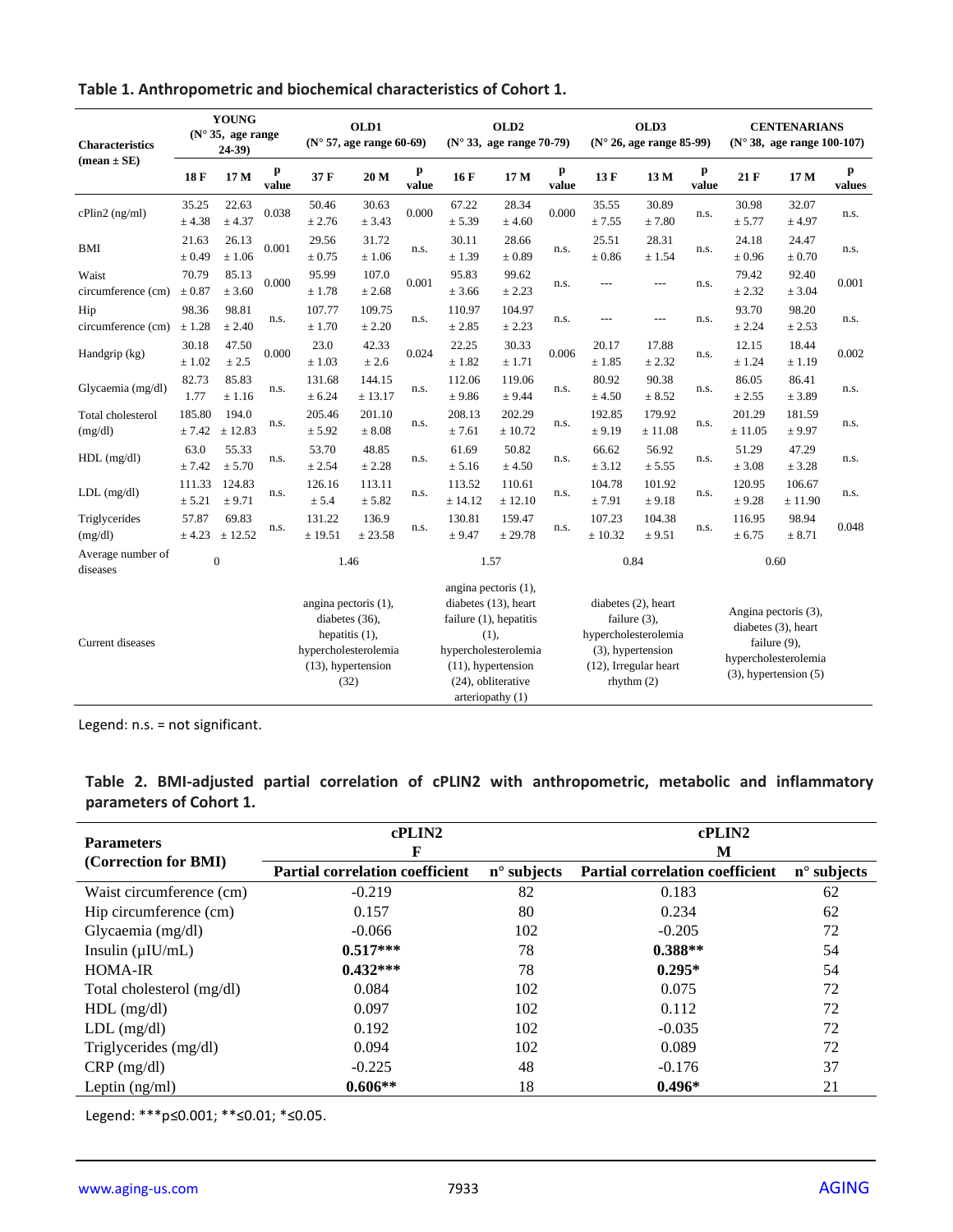#### **cPLIN2 levels are associated with parameters of body composition**

As BMI is a synthetic index of body composition, we wondered whether cPLIN2 correlates with specific parameters of fat mass (FM) or lean mass (LM). In order to deepen this aspect, we analyzed cPLIN2 levels in a group of 129 additional and well-characterized old subjects (cohort 2): 63 men and 66 women of similar age (age range: 65-79 years) from the NU-AGE Project [17]. The subjects of this cohort were selected on the basis of their BMI (range 20-30) and total FM measured by whole-body DXA scan [18, 19]. These subjects were divided into two groups: low FM and high FM (see Table 3 for FM ranges). Most of the anthropometric and biochemical measures considered were significantly different between the two FM groups, in both men and women (Table 3).

The results of cPLIN2 in low and high FM groups are reported in Figure 1. cPLIN2 levels are significantly higher in women with respect to men, confirming the results showed in Table 1. Moreover, cPLIN2 is dramatically elevated in high FM group, in both men and women. Also in this case, since BMI strongly correlates with cPLIN2 in both women (Spearman correlation parameters:  $\rho = 0.670$ ,  $p < 0.001$ ) and men (Spearman correlation parameters:  $\rho = 0.725$ , p<0.001), after adjusting for BMI, a partial correlation of cPLIN2 with anthropometric and metabolic parameters was performed (Table 4). Regarding biochemical parameters, a correlation between cPLIN2 and triglycerides is present only in women, while a weak correlation between cPLIN2 and glucose metabolism parameters (glycemia and HOMA-IR) was found only in men. This partial discrepancy with the data of Table 2 is likely due to the fact that Cohort 2 is more homogenous in terms of age range and health status [17]. Regarding body composition parameters, in both men and women positive and negative correlations were found with FM and LM parameters, respectively. Interestingly, hip circumference correlated positively in women and negatively in men, while the android/gynoid FM ratio was uncorrelated in women and positively correlated in men. A further focus on the fat of the android region indicated that the subcutaneous but not the visceral adipose tissue is strongly correlated with cPLIN2 in both sexes. Finally, a strong correlation of cPLIN2 with leptin and with alpha-1-acid glycoprotein (AGP) was found, this latter only in women (Table 4).

# **DISCUSSION**

PLIN2 is a member of the PAT family involved in the control of lipid metabolism and intracellular lipid storage and it is expressed in a variety of tissues including skeletal muscle, liver, mammary gland, heart and intestine (reviewed in [1]). Despite its exquisitely intracellular role, it has been observed that PLIN2 is also found in body fluids. In this case, its function and origin are much less clear. In the attempt to shed some light in the possible changes of circulating PLIN2 with age, in this study we have considered two cohorts of Italian subjects, one including subjects from 24 to 107 years of age, and a second one including subjects in the age range 65-79 with different levels of fat mass. We reported that the levels of cPLIN2 is higher in women with respect to men, in particular in advanced age (60- 79 years) but not in old age and centenarians. This led us to test the hypothesis that such a difference was due to a different body composition. Consistently, cPLIN2 resulted strongly associated to BMI, and after correction for this parameter, all the apparent differences among age groups disappeared, thus indicating that cPLIN2 levels do not change with age. Furthermore, this led us to hypothesize that body composition parameters could be the possible drivers of cPLIN2 levels. The data obtained from Cohort 2, composed of subjects participating in the NU-AGE EU Project for which data of body composition were available, confirmed this hypothesis. In particular, cPLIN2 levels resulted positively correlated with parameters of fat mass and negatively correlated with parameters of lean mass. When considering the results related to hip circumference, android/gynoid FM and android FM/LM, it could be inferred that in women the amount but not the type of fat mass matters, while in men the android FM seems to be the parameter that drives the correlation with cPLIN2 levels. To further deepen this result, the android visceral adipose tissue (VAT) and subcutaneous adipose tissue (SAT) were considered, and only the latter results significantly correlated in both sexes. This suggests that SAT is the adipose tissue likely responsible (either directly or indirectly) of the levels of cPLIN2, and, accordingly, women have more SAT than men (as also reported in Table 3), thus likely explaining why women have higher cPLIN2 levels than men. Other possibilities to explain these sex-related differences in cPLIN2 cannot, however, be ruled out at present. As an example, mammary gland has been reported to produce PLIN2, and breast cancers characterized by elevated expression of PLIN2 result more aggressive [20, 21]. Therefore, it is also possible that at least in part the observed sex-related difference can be accounted for by the production of cPLIN2 sustained by the mammary gland.

Recently, cPLIN2 has been proposed as an adipokine [22]. However, adipose tissue does not express PLIN2 but rather PLIN1, and is not known whether it actively secretes PLIN2. On the contrary, it is well known that adipose tissue is a source of other adipokines, including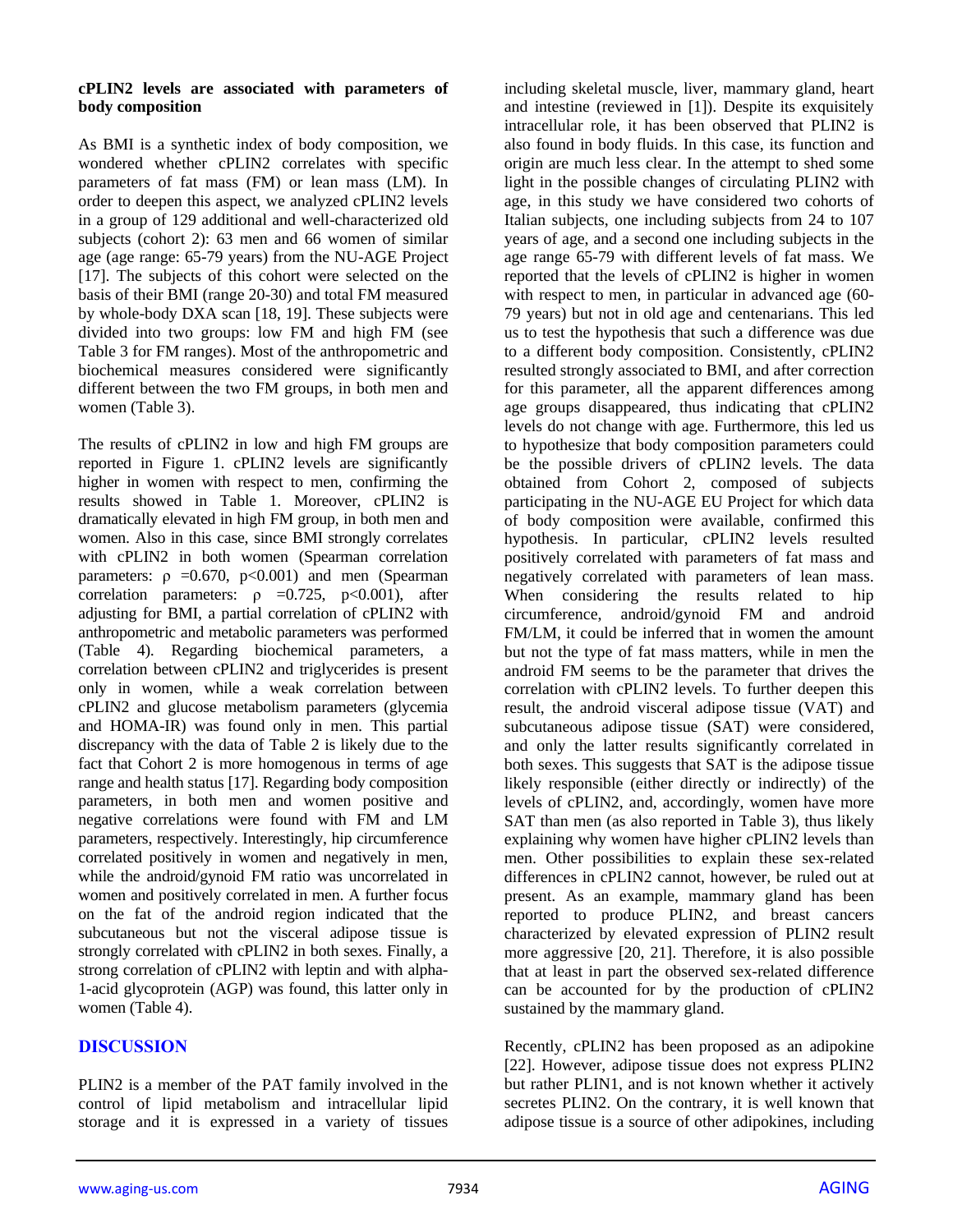|                                                   |                                                                                                                                                               | $F(N^{\circ} 66)$                                                                                                                                      |                       | $M(N^{\circ} 63)$                                                                                                                                                                  |                                                                                                                                                                                    |                       |  |
|---------------------------------------------------|---------------------------------------------------------------------------------------------------------------------------------------------------------------|--------------------------------------------------------------------------------------------------------------------------------------------------------|-----------------------|------------------------------------------------------------------------------------------------------------------------------------------------------------------------------------|------------------------------------------------------------------------------------------------------------------------------------------------------------------------------------|-----------------------|--|
| <b>Characteristics</b><br>$mean \pm SE$           | Low fat mass                                                                                                                                                  | <b>High fat mass</b>                                                                                                                                   |                       | Low fat mass                                                                                                                                                                       | <b>High fat mass</b>                                                                                                                                                               |                       |  |
|                                                   | (range fat mass:<br>$14.7 - 22.8$ kg)                                                                                                                         | (range fat mass:<br>$28.0 - 39.1$ kg)                                                                                                                  | $\mathbf{p}$<br>value | (range fat mass:<br>$10.6 - 21.5$ kg)                                                                                                                                              | (range fat mass:<br>$26.5 - 38.1$ kg)                                                                                                                                              | $\mathbf{p}$<br>value |  |
|                                                   | $(N^{\circ}32)$                                                                                                                                               | $(N^{\circ} 34)$                                                                                                                                       |                       | $(N^{\circ}31)$                                                                                                                                                                    | $(N^{\circ}32)$                                                                                                                                                                    |                       |  |
| <b>BMI</b>                                        | $22.96 \pm 0.27$                                                                                                                                              | $28.04 \pm 0.31$                                                                                                                                       | 0.000                 | $24.28 \pm 0.27$                                                                                                                                                                   | $28.81 \pm 0.21$                                                                                                                                                                   | 0.000                 |  |
| Waist circumference (cm)                          | $78.39 \pm 1.01$                                                                                                                                              | $91.36 \pm 0.99$                                                                                                                                       | 0.000                 | $89.64 \pm 1.12$                                                                                                                                                                   | $104.15 \pm 1.09$                                                                                                                                                                  | 0.000                 |  |
| Hip circumference (cm)                            | $94.79 \pm 0.71$                                                                                                                                              | $106.03 \pm 0.73$                                                                                                                                      | 0.000                 | $94.63 \pm 0.77$                                                                                                                                                                   | $103.72 \pm 0.76$                                                                                                                                                                  | 0.000                 |  |
| Handgrip (kg)                                     | $22.67 \pm 0.82$                                                                                                                                              | $24.04 \pm 1.03$                                                                                                                                       | n.s.                  | $38.65 \pm 1.18$                                                                                                                                                                   | $39.04 \pm 1.24$                                                                                                                                                                   | n.s.                  |  |
| Metabolic parameters                              |                                                                                                                                                               |                                                                                                                                                        |                       |                                                                                                                                                                                    |                                                                                                                                                                                    |                       |  |
| Glycaemia (mg/dl)                                 | $99.29 \pm 2.19$                                                                                                                                              | $99.15 \pm 1.16$                                                                                                                                       | n.s.                  | $101.06 \pm 2.17$                                                                                                                                                                  | $110.29 \pm 3.54$                                                                                                                                                                  | 0.03                  |  |
| Insulin $(\mu$ IU/ml)                             | $7.22 \pm 0.95$                                                                                                                                               | $9.85 \pm 0.86$                                                                                                                                        | 0.01                  | $5.82 \pm 0.73$                                                                                                                                                                    | $13.93 \pm 1.49$                                                                                                                                                                   | 0.000                 |  |
| HOMA-IR                                           | $1.87 \pm 0.33$                                                                                                                                               | $2.43 \pm 0.22$                                                                                                                                        | 0.01                  | $1.41 \pm 0.18$                                                                                                                                                                    | $3.91 \pm 0.45$                                                                                                                                                                    | 0.000                 |  |
| Total cholesterol (mg/dl)                         | $213.69 \pm 5.50$                                                                                                                                             | $201.63 \pm 5.53$                                                                                                                                      | n.s.                  | $184.80 \pm 6.31$                                                                                                                                                                  | $181.05 \pm 6.74$                                                                                                                                                                  | n.s.                  |  |
| $HDL$ (mg/dl)                                     | $68.76 \pm 2.93$                                                                                                                                              | $59.64 \pm 2.57$                                                                                                                                       | 0.02                  | $55.25 \pm 2.26$                                                                                                                                                                   | $47.05 \pm 1.98$                                                                                                                                                                   | 0.006                 |  |
| $LDL$ (mg/dl)                                     | $125.89 \pm 5.44$                                                                                                                                             | $121.37 \pm 4.87$                                                                                                                                      | n.s.                  | $108.51 \pm 5.52$                                                                                                                                                                  | $110.96 \pm 6.55$                                                                                                                                                                  | n.s.                  |  |
| Triglycerides (mg/dl)                             | $95.19 \pm 6.73$                                                                                                                                              | $103.10 \pm 6.30$                                                                                                                                      | n.s.                  | $90.25 \pm 6.98$                                                                                                                                                                   | $119.06 \pm 9.38$                                                                                                                                                                  | 0.003                 |  |
| <b>Body</b> composition parameters                |                                                                                                                                                               |                                                                                                                                                        |                       |                                                                                                                                                                                    |                                                                                                                                                                                    |                       |  |
| $FM$ (kg)                                         | $19.50 \pm 0.37$                                                                                                                                              | $31.57 \pm 0.50$                                                                                                                                       | 0.000                 | $17.67 \pm 0.57$                                                                                                                                                                   | $30.59 \pm 0.49$                                                                                                                                                                   | 0.000                 |  |
| FMI $(kg/m2)$                                     | $7.89 \pm 0.16$                                                                                                                                               | $12.37 \pm 0.23$                                                                                                                                       | 0.000                 | $6.12 \pm 0.17$                                                                                                                                                                    | $10.26 \pm 0.15$                                                                                                                                                                   | 0.000                 |  |
| $LM$ (kg)                                         | $36.33 \pm 0.61$                                                                                                                                              | $39.14 \pm 0.60$                                                                                                                                       | 0.005                 | $50.30 \pm 0.88$                                                                                                                                                                   | $53.31 \pm 0.76$                                                                                                                                                                   | 0.021                 |  |
| ALMI $(kg/m2)$                                    | $6.24 \pm 0.10$                                                                                                                                               | $6.73 \pm 0.11$                                                                                                                                        | 0.006                 | $7.79 \pm 0.13$                                                                                                                                                                    | $8.28 \pm 0.10$                                                                                                                                                                    | 0.023                 |  |
| LMI $(kg/m2)$                                     | $14.70 \pm 0.19$                                                                                                                                              | $15.29 \pm 0.19$                                                                                                                                       | 0.045                 | $17.48 \pm 0.22$                                                                                                                                                                   | $17.86 \pm 0.14$                                                                                                                                                                   | n.s.                  |  |
| FM/LM                                             | $0.54 \pm 0.01$                                                                                                                                               | $0.81 \pm 0.02$                                                                                                                                        | 0.000                 | $0.35 \pm 0.01$                                                                                                                                                                    | $0.58 \pm 0.01$                                                                                                                                                                    | 0.000                 |  |
| SMI                                               | $0.27 \pm 0.003$                                                                                                                                              | $0.24 \pm 0.003$                                                                                                                                       | 0.000                 | $0.32 \pm 0.003$                                                                                                                                                                   | $0.28 \pm 0.002$                                                                                                                                                                   | 0.000                 |  |
| BMC(g)                                            | $1890.20 \pm 44.75$                                                                                                                                           | $2050.29 \pm 37.22$                                                                                                                                    | 0.006                 | $2870.81 \pm 75.79$                                                                                                                                                                | $3054.15 \pm 77.48$                                                                                                                                                                | n.s.                  |  |
| BMD(g/cm <sup>2</sup> )                           | $0.92 \pm 0.02$                                                                                                                                               | $0.97 \pm 0.01$                                                                                                                                        | 0.01                  | $1.17 \pm 0.02$                                                                                                                                                                    | $1.19 \pm 0.02$                                                                                                                                                                    | n.s.                  |  |
| Android/gynoid FM                                 | $0.44 \pm 0.03$                                                                                                                                               | $0.56 \pm 0.02$                                                                                                                                        | 0.000                 | $0.66 \pm 0.03$                                                                                                                                                                    | $0.92 \pm 0.03$                                                                                                                                                                    | 0.000                 |  |
| Android FM/LM                                     | $0.56 \pm 0.03$                                                                                                                                               | $0.98 \pm 0.03$                                                                                                                                        | 0.000                 | $0.44 \pm 0.02$                                                                                                                                                                    | $0.91 \pm 0.02$                                                                                                                                                                    | 0.000                 |  |
| VAT(g)                                            | $640.21 \pm 59.02$                                                                                                                                            | $1403.18 \pm 90.88$                                                                                                                                    | 0.000                 | $999.79 \pm 76.51$                                                                                                                                                                 | $2726.72 \pm 119.66$                                                                                                                                                               | 0.000                 |  |
| SAT(g)                                            | $869.45 \pm 37.97$                                                                                                                                            | $1450.29 \pm 56.46$                                                                                                                                    | 0.000                 | $698.07 \pm 40.87$                                                                                                                                                                 | $911.89 \pm 74.11$                                                                                                                                                                 | 0.019                 |  |
| Average number of<br>diseases                     | 1.57                                                                                                                                                          | 1.5                                                                                                                                                    |                       | 1.6                                                                                                                                                                                | 1.62                                                                                                                                                                               |                       |  |
| <b>Current diseases</b><br>$(n^{\circ}$ subjects) | diabetes (1), heart failure<br>(8), hypercholesterolemia<br>$(16)$ , hypertension $(12)$ ,<br>irregular heart rhythm (5),<br>obliterative arteriopathy<br>(8) | heart failure (4),<br>hypercholesterolemia<br>$(18)$ , hypertension<br>$(15)$ , irregular heart<br>rhythm $(2)$ ,<br>obliterative<br>arteriopathy (12) |                       | angina pectoris (2), diabetes<br>$(2)$ , heart failure $(8)$ ,<br>hypercholesterolemia (14),<br>hypertension (16), irregular<br>heart rhythm (4),<br>obliterative arteriopathy (4) | angina pectoris (1),<br>diabetes (6), heart failure<br>(7), hypercholesterolemia<br>$(11)$ , hypertension $(18)$ ,<br>irregular heart rhythm (2),<br>obliterative arteriopathy (7) |                       |  |

**Table 3. Anthropometric and biochemical characteristics of Cohort 2 divided by sex and fat mass.**

Legend: FM: fat mass; FMI: fat mass index; LM: lean mass; ALMI: appendicular lean mass index; LMI: lean mass index; SMI: skeletal muscle index; BMC: bone mineral content; BMD: bone mineral density; VAT: visceral adipose tissue; SAT: subcutaneous adipose tissue; n.s. = not significant;

pro-inflammatory leptin. Leptin is reported to be a strong inducer of the deposition of PLIN2-enriched lipid droplets in macrophages [23]. In our study, leptin is the parameter having the strongest correlation with cPLIN2 also after adjusting for BMI. Therefore, it could be hypothesized that the reason for the observed correlation between total fat mass and cPLIN2 levels

may be identified in the pro-inflammatory endocrine activity played by the adipose tissue, possibly through the production of leptin. This is further, though indirectly, supported by the fact that women have higher fat mass than men [18, 24] and correspondently more circulating leptin [19, 25]. Further mechanistic experiments would be necessary to formally prove this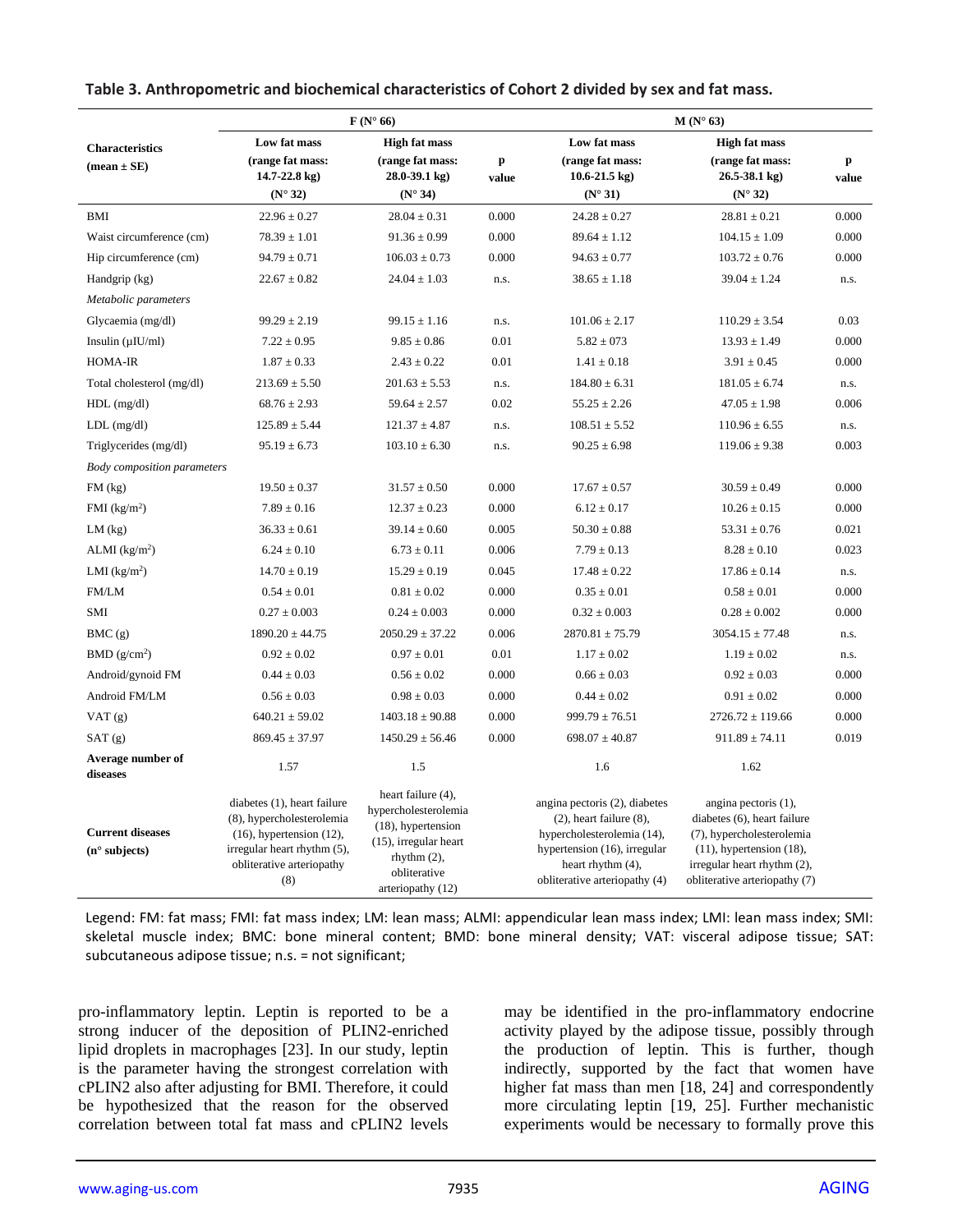hypothesis. Interestingly, in a previous study, we observed that inflammatory markers other than leptin such as CRP and AGP and adipose tissue-related hormones, such as adiponectin and ghrelin, are differently associated with body composition markers in old women and men [19]. It is to note, however, that none of the above-reported adipokines seemed convincingly associated with cPLIN2 levels.

We have previously reported that PLIN2 in skeletal muscle is increased in old persons, particularly in physically inactive ones [3, 5] and is associated with muscle atrophy and sarcopenia [6]. At variance with intracellular PLIN2, the levels of cPLIN2 appear to be independent of age and rather dependent on fat mass. Moreover, in skeletal muscle PLIN2 is correlated with insulin resistance [26–28]. We have observed that cPLIN2 levels are correlated with metabolic parameters such glycaemia, insulin and HOMA-IR, however, the results on this subjects were not always consistent in the two cohorts studied, and people with or without T2D resulted to have similar levels of cPLIN2, suggesting that the correlation with glycaemic parameters is probably not very strong, or masked by confounding variables. In the above-mentioned study by Fan et al. [22], a significant difference in cPLIN2 between T2D patients with or without non-alcoholic fatty liver disease (NAFLD) was reported, in particular, cPLIN2 resulted higher in T2D patients with NAFLD. However, in this

study, no healthy control group is reported, and the levels of cPLIN2 are much lower than those we found in young healthy subjects, thus casting some doubts that the two measurements are comparable.

To the best of our knowledge, this is the first study describing the values of cPLIN2 in serum across the human lifespan on two cohorts of people, the first composed of subjects of different age, the latter composed of subjects with similar age but different fat mass. As a whole, despite some limitations, first of all the relatively low numerosity of the studied cohorts and their heterogeneity, some interesting data emerged from this study: i. a sex- but not age-specific difference in the levels of cPLIN2 was noticed; ii. a strong correlation with BMI and parameters of body composition emerged, in particular fat mass and SAT; iii. a strong correlation also emerged with leptin, a pro-inflammatory adipokine that could be the link between fat mass and cPLIN2 levels; iv. a more elusive and probably secondary correlation with parameters of fat and glucose metabolism also emerged that however needs further confirmation. As a final remark, we are tempting to speculate that cPLIN2 (possibly together with leptin) could be assumed as a proxy for body adiposity. Some questions remain unanswered, including the tissue origin of cPLIN2 and its biological role, which warrant further studies.



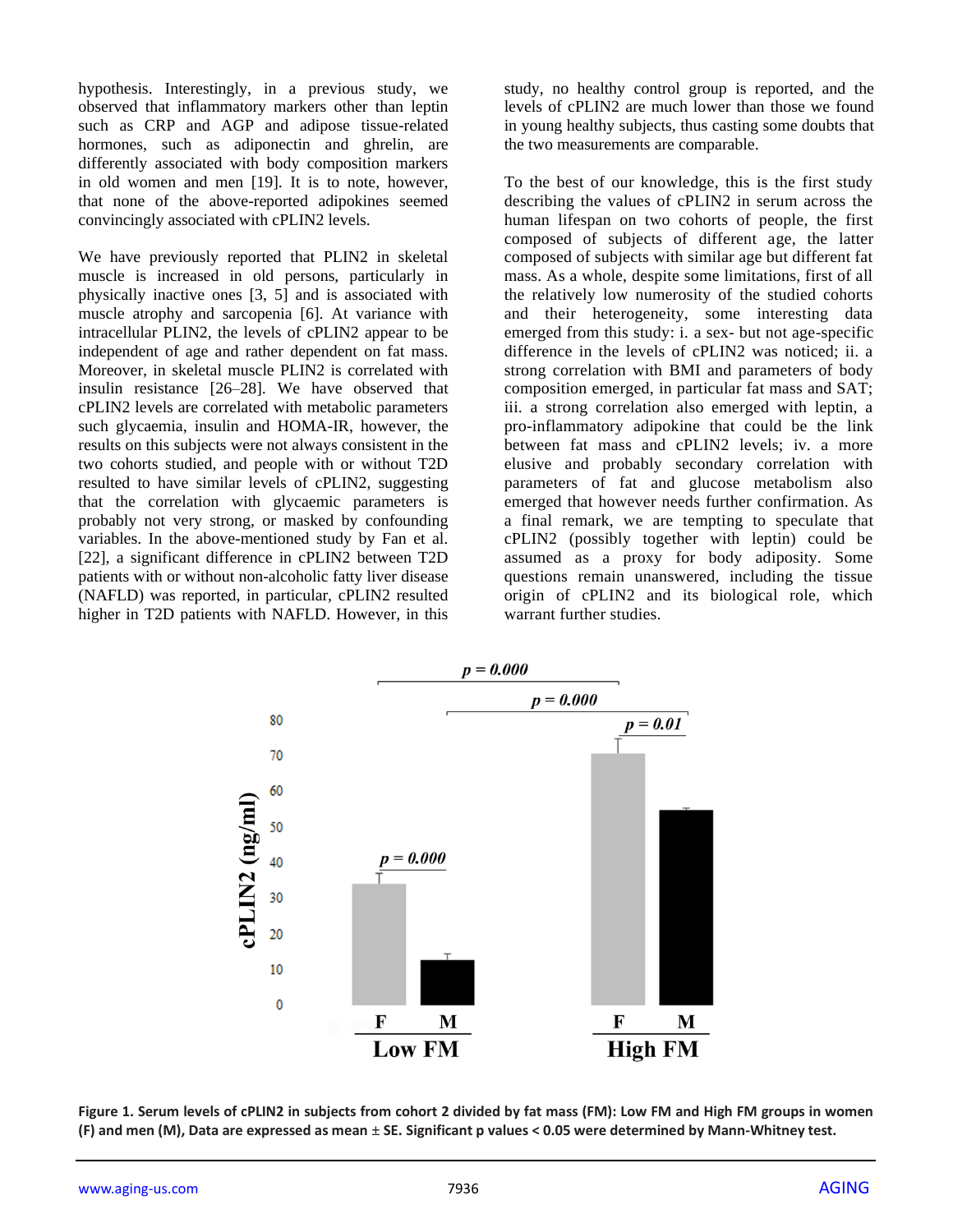| <b>Parameters</b>        | cPLIN2 F                   |             | cPLIN2 M    |             |  |  |
|--------------------------|----------------------------|-------------|-------------|-------------|--|--|
| (Correction for BMI)     | <b>Partial correlation</b> | $n^{\circ}$ | rho         | $n^{\circ}$ |  |  |
|                          | coefficient                | subjects    |             | subjects    |  |  |
| Waist circumference      | 0.115                      | 66          | 0.208       | 63          |  |  |
| Hip circumference        | $0.358**$                  | 66          | $-0.301*$   | 63          |  |  |
| Glycaemia                | 0.175                      | 66          | $0.326*$    | 63          |  |  |
| Insulin                  | 0.236                      | 66          | 0.201       | 63          |  |  |
| HOMA-IR                  | 0.221                      | 66          | $0.288*$    | 63          |  |  |
| Total cholesterol        | $-0.077$                   | 66          | $-0.022$    | 63          |  |  |
| <b>HDL</b>               | 0.023                      | 66          | 0.152       | 63          |  |  |
| <b>LDL</b>               | $-0.163$                   | 66          | $-0.095$    | 63          |  |  |
| Triglycerides            | $0.289*$                   | 66          | 0.083       | 63          |  |  |
| <b>FM</b>                | $0.368**$                  | 66          | $0.362**$   | 63          |  |  |
| <b>FMI</b>               | $0.488***$                 | 66          | $0.527***$  | 63          |  |  |
| LM                       | $-0.245*$                  | 66          | $-0.320*$   | 63          |  |  |
| <b>ALMI</b>              | $-0.377**$                 | 66          | $-0.345**$  | 63          |  |  |
| LMI                      | $-0.446***$                | 66          | $-0.510***$ | 63          |  |  |
| FM/LM                    | $0.466***$                 | 66          | $0.561***$  | 63          |  |  |
| SMI                      | $-0.373**$                 | 66          | $-0.342**$  | 63          |  |  |
| <b>BMC</b>               | $-0.006$                   | 66          | $-0.047$    | 63          |  |  |
| <b>BMD</b>               | 0.086                      | 66          | 0.051       | 63          |  |  |
| Android/gynoid FM        | $-0.013$                   | 66          | $0.428**$   | 63          |  |  |
| Android FM/LM            | $0.348**$                  | 66          | $0.649***$  | 63          |  |  |
| <b>VAT</b>               | $-0.028$                   | 65          | $-0.266$    | 56          |  |  |
| <b>SAT</b>               | $0.471***$                 | 65          | $0.563***$  | 56          |  |  |
| Adiponectin $(\mu g/ml)$ | $-0.154$                   | 61          | $-0.102$    | 59          |  |  |
| $AGP$ (mg/ml)            | $0.243*$                   | 61          | $-0.011$    | 59          |  |  |
| $CRP$ (mg/dl)            | 0.143                      | 61          | 0.046       | 59          |  |  |
| Ghrelin (pg/ml)          | $-0.136$                   | 61          | 0.014       | 59          |  |  |
| Leptin (ng/ml)           | $0.566***$                 | 61          | $0.566***$  | 59          |  |  |
| Resistin (pg/ml)         | 0.011                      | 61          | 0.02        | 55          |  |  |

**Table 4. BMI-adjusted partial correlation of cPLIN2 with anthropometric, metabolic, inflammatory and body composition parameters in Cohort 2.**

Legend: \*\*\*p≤0.001; \*\*≤0.01; \*≤0.05. FM: fat mass; FMI: fat mass index; LM: lean mass; ALMI: appendicular lean mass index; LMI: lean mass index; SMI: skeletal muscle index; BMC: bone mineral content; BMD: bone mineral density; VAT: visceral adipose tissue; SAT: subcutaneous adipose tissue; AGP: alpha-1-acid glycoprotein; CRP: C-reactive protein.

#### **MATERIALS AND METHODS**

#### **Subjects**

Serum samples from a total of 318 volunteers of Caucasian ancestry, in the age range from 24 to 107 years were analyzed for this study.

A first analysis was performed on 189 subjects (cohort 1), divided into five age groups: young subjects (24-39 years), OLD1 subjects (60-69 years), OLD2 subjects (70-79 years), OLD3 subjects (85-99) and Centenarians (100-107 years) enrolled in Italy in the framework of the following projects: Italian National Project PRIN09 and EU Project GEHA. The study protocols were approved by the Ethical Committee of Sant'Orsola-Malpighi University Hospital, Bologna, Italy (Ethical clearance: 118/2004/U/Tess for GEHA Project; 22/2007/U/Tess for PRIN09 Projects). All subjects signed informed consent before entering the study. Exclusion criteria were the presence of malignant neoplasia and/or current therapy with immune suppressor drugs (like cyclosporine, methotrexate, and glucocorticoids) or anticoagulant drugs. A standard questionnaire was administered to the volunteers by nurse staff in order to collect lifestyle data, health status, clinical anamnesis, and details on medications. As for centenarians, in the case that the subject was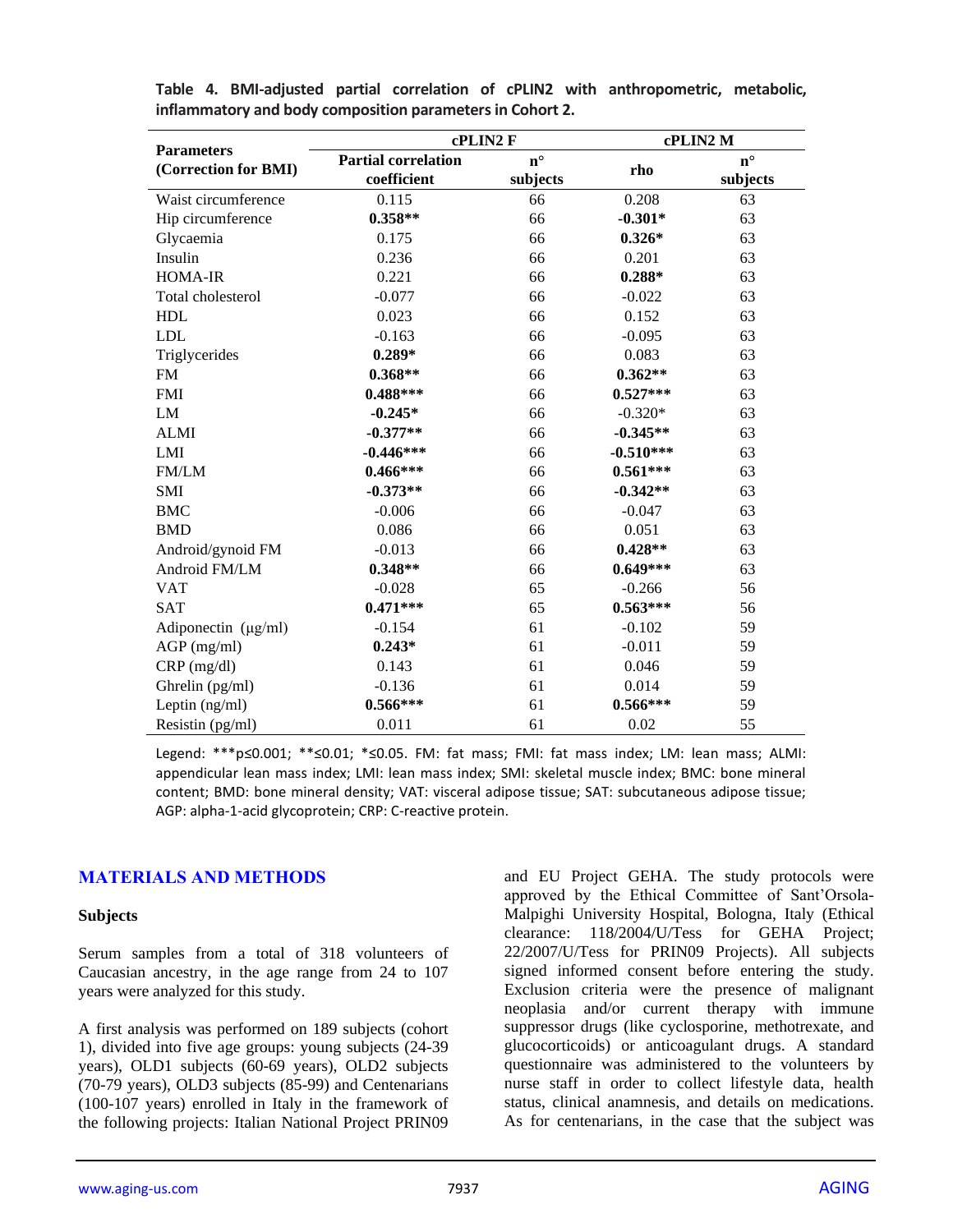unable to respond autonomously because of hearing or sight problems, the interview was performed with a relative or a caregiver. Young subjects were free of clinically evident diseases, while, as expected, old subjects and centenarians were reported to be affected by common age-related diseases, mostly hypertension, hypercholesterolemia and diabetes (Table 1).

The second step of analyses was conducted in additional 129 well-characterized old subjects (65-79 years), 66 women and 63 men (cohort 2), divided into two groups according to their total fat mass (FM), low and high FM, measured by Dual-energy X-ray absorptiometry (DXA) (Table 3**)**. Also, in this case, the majority of the subjects were suffering from the most common age-related diseases (Table 3). These subjects are part of the Italian cohort of the EU project NU-AGE (registered with [https://clinicaltrials.](https://clinicaltrials.gov/) [gov/,](https://clinicaltrials.gov/) NCT01754012) and the recruitment of participants has been described in detail previously [17]. Briefly, volunteers aged 65-79 years from the community, free of major overt chronic diseases for at least 2 years (e.g., cancer, severe organ disease), living independently, and free of dementia, were recruited to participate in the baseline assessment. At enrollment, exclusion criteria included severe heart diseases, type 1 and insulin-treated type 2 diabetes, chronic use of corticosteroids, recent use of antibiotics, change in habitual medication use, frailty, malnutrition [body mass index (BMI) <18.5 kg/m2 or 10% weight loss within 6 months], or food allergy/intolerance requiring special diets.

Written informed consent was collected from all participants prior to their inclusion in the study, in accordance with the Declaration of Helsinki. NU-AGE was approved by the ethics committee of the S. Orsola-Malpighi Hospital Bologna, Italy (NU-AGE ethical approval n° 103/2011/U/Sper; 17/01/2012).

#### **Sampling and data collection**

Blood was drawn in the morning after an overnight fast. All samples were processed to collect serum. Serum was obtained after clotting and centrifugation at 760g for 20 minutes at 4° C, rapidly frozen and stored at  $-80^\circ$  C.

Total and HDL cholesterol, triglycerides, C-reactive protein (CRP), glycaemia, insulin, were measured in serum by standard biochemical assays. Insulin resistance status was assessed using the homeostasis model assessment of insulin resistance (HOMA-IR), according to the previously described formula [29]: insulin (in microunits per milliliter)  $\times$  glucose (in millimoles per liter)/22.5.

Body mass index (BMI) was calculated as weight in kilograms divided by the square of the height in meters (kg/m2). Waist (WC) and hip circumference (HC) were measured using a flexible steel tape as described by Bucci and coworkers [30]. Briefly, WC was measured at the end of exhalation, by wrapping the tape at the level of the iliac crest and umbilicus, with the subject standing. HC was measured at the level of maximal protrusion of the gluteal muscles. Handgrip strength test was performed to measure the maximum isometric strength of the hand and forearm muscles using a hand-held dynamometer (SMEDLYS' dynamometer, Scandidact, Kvistgaard, Denmark) for two performances with each hand.

Subjects included in the cohort 2 of this study underwent a whole-body DXA scan to measure total and regional body composition using the following narrow-angle fan-beam densitometer: Lunar iDXA, GE Healthcare, Madison, WI, USA – enCORETM 2011 software version 13.6; BMD CV:  $\leq 1.0\%$  (Bologna, Italy) as previously reported [18, 19]. Briefly, the region of interests included six different corporeal regions: total body, trunk, upper limbs, lower limbs, android region and gynoid region. For each region, DXA scanned the weight (in g) of total fat, lean and bone mass: whole body FM, non-bone whole body lean mass (LM), bone mineral content (BMC) and density (BMD). Measurements of visceral adipose tissue (VAT) and subcutaneous adipose tissue (SAT) were obtained at android level with CoreScan software. The relationship between parameters was investigated using specific reliable indexes: total body FM/LM, Fat Mass index (FMI, whole body fat mass/height2), Lean Mass index (LMI, whole body lean mass/height2), android/gynoid FM, android FM/LM, Appendicular Lean Mass index (ALMI, lean mass from arms plus legs/height2) and Skeletal Mass Index (SMI, lean mass from arms plus legs/weight) [31].

#### **Markers of inflammation, adipose related hormones and cPLIN2**

Inflammatory and adipose-related markers were analyzed by a magnetic bead-based multiplex immunoassays (Bio-Plex) (Bio-Rad) according to the manufacturer's instructions. In particular Ghrelin (interassay CV, 2%) and Resistin (inter-assay CV, 4%) in multiplex with Bio-Plex Pro human diabetes assay. Plates were read and analyzed by Bio-Plex Manager Software.

The quantitative determination of high sensitivity Creactive protein (hsCRP), leptin, adiponectin has been performed by ProcartaPlexTM Immunoassay (Thermo Fisher Scientific) according to the manufacturer's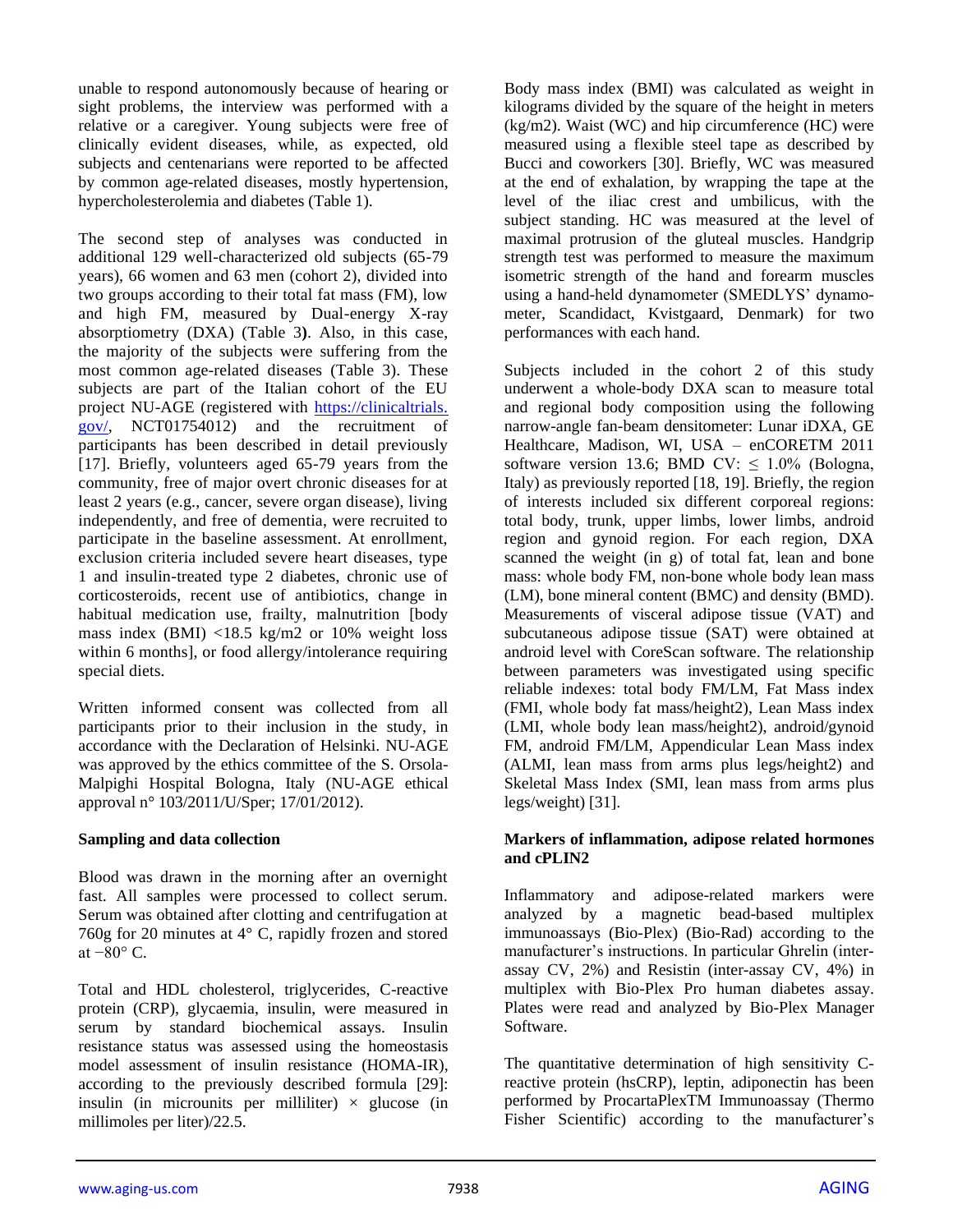instructions. Analysis was performed using Luminex 200 instrumentation (Luminex Corporation). Assay sensitivities were 19.31 pg/mL for Leptin, 4.39 pg/mL for hsCRP, and 47.46 pg/mL for adiponectin. α1 Acid glycoprotein (AGP) has been measured by an immunoturbidimetric assay (AAGP2, Tina-quant α1- Acid Glycoprotein Gen.2 COBAS, Roche Diagnostics) with a measuring range of 0.1-4.0 g/L.

cPLIN2 concentration was determined in serum samples by ELISA assay using the commercial Human ADRP ELISA Kit (E-EL-H0278), according to the manufacturer's instructions. After preliminary testing, serum was preferred to plasma, and samples were diluted 1:8 with the sample diluent provided by ELISA kit as this dilution resulted in the one yielding the most stable results. The intra- and inter-assay CV range were:  $4.6\% - 0.1\%$  and  $5.2\% - 3.3\%$ , respectively. In all the samples, PLIN2 was measured in duplicate and the mean values were used in the statistical analyses. The standard curve was determined by simultaneously analyzing a dilution series of standard samples. The final data were obtained in a blind set up by the operator. Synergy™ fluorometer (Bio-Tek Instruments, Winooski, Vermont, USA) was used to read the absorbance of each plate.

## **Statistical analysis**

The data were analysed with non-parametric tests since they did not follow a normal distribution. In particular, the comparison among the age groups in the cohort 1 was performed by using Kruskal-Wallis test, while Mann-Whitney test was used in cohort 1 for the comparisons between men and women, and in cohort 2 for the comparisons between low FM and high FM groups, as well as between men and women of the same FM groups. The Bonferroni correction was applied. Analysis of covariance (ANCOVA) was used to compare the mean differences in cPLIN2 levels after adjustment for BMI. The relationships between cPlin2 levels and anthropometric and biochemical parameters were calculated by Spearman rank correlation test and partial correlation analysis after adjusting for BMI. Significance was accepted as  $p < 0.05$ . Data are expressed as mean  $\pm$  SE or SD. All data were analysed using the SPSS 23.0 for Windows software (SPSS Inc.; Chicago, IL, USA).

# **AUTHOR CONTRIBUTIONS**

M.C.: data generation and collection, statistical analysis and writing of the manuscript. A.S.: cohort 2 biobank management and manuscript revision. S.C., M.M., C.M.: sample data retrievement and analysis of cPLIN2. F.S.: cohort 1 biobank management. G.B., A.B.: DXA

scan on cohort 2 subjects. Mi.Ca., C.F., D.M.: manuscript revision and critical discussion. S.S.: study design, analysis of the data and writing of the manuscript. All authors have read and agreed to the published version of the manuscript.

## **ACKNOWLEDGMENTS**

The authors would like to thank the Euporean Project NU-AGE: New dietary strategies addressing the specific needs of the elderly population for healthy aging in Europe (Grant agreement n° 266486).

# **CONFLICTS OF INTEREST**

The authors declare that they have no conflicts of interest.

## **FUNDING**

The study was partially supported by: the Roberto and Cornelia Pallotti Legacy for Cancer Research to S.S.; Russian Federation mega grant "DPM-AGEING" (grant 074-02-2018-330) on Digitalized and Personalized Medicine of Healthy Aging, 2018–2021, at the Lobachevsky State University of Nizhny Novgorod to C.F.; the JPI-HDHL-Metadis, "EURODIET" project (ID: 1164; 2020-2023) to A.S.

# **REFERENCES**

- 1. Conte M, Franceschi C, Sandri M, Salvioli S. Perilipin 2 and age-related metabolic diseases: a new perspective. Trends Endocrinol Metab. 2016; 27:893–903. <https://doi.org/10.1016/j.tem.2016.09.001> PMI[D:27659144](https://pubmed.ncbi.nlm.nih.gov/27659144)
- 2. Sztalryd C, Brasaemle DL. The perilipin family of lipid droplet proteins: gatekeepers of intracellular lipolysis. Biochim Biophys Acta Mol Cell Biol Lipids. 2017; 1862:1221–32. <https://doi.org/10.1016/j.bbalip.2017.07.009> PMI[D:28754637](https://pubmed.ncbi.nlm.nih.gov/28754637)
- 3. Conte M, Vasuri F, Trisolino G, Bellavista E, Santoro A, Degiovanni A, Martucci E, D'Errico-Grigioni A, Caporossi D, Capri M, Maier AB, Seynnes O, Barberi L, et al. Increased Plin2 expression in human skeletal muscle is associated with sarcopenia and muscle weakness. PLoS One. 2013; 8:e73709. <https://doi.org/10.1371/journal.pone.0073709> PMI[D:23977392](https://pubmed.ncbi.nlm.nih.gov/23977392)
- 4. Takahashi Y, Shinoda A, Kamada H, Shimizu M, Inoue J, Sato R. Perilipin2 plays a positive role in adipocytes during lipolysis by escaping proteasomal degradation. Sci Rep. 2016; 6:20975.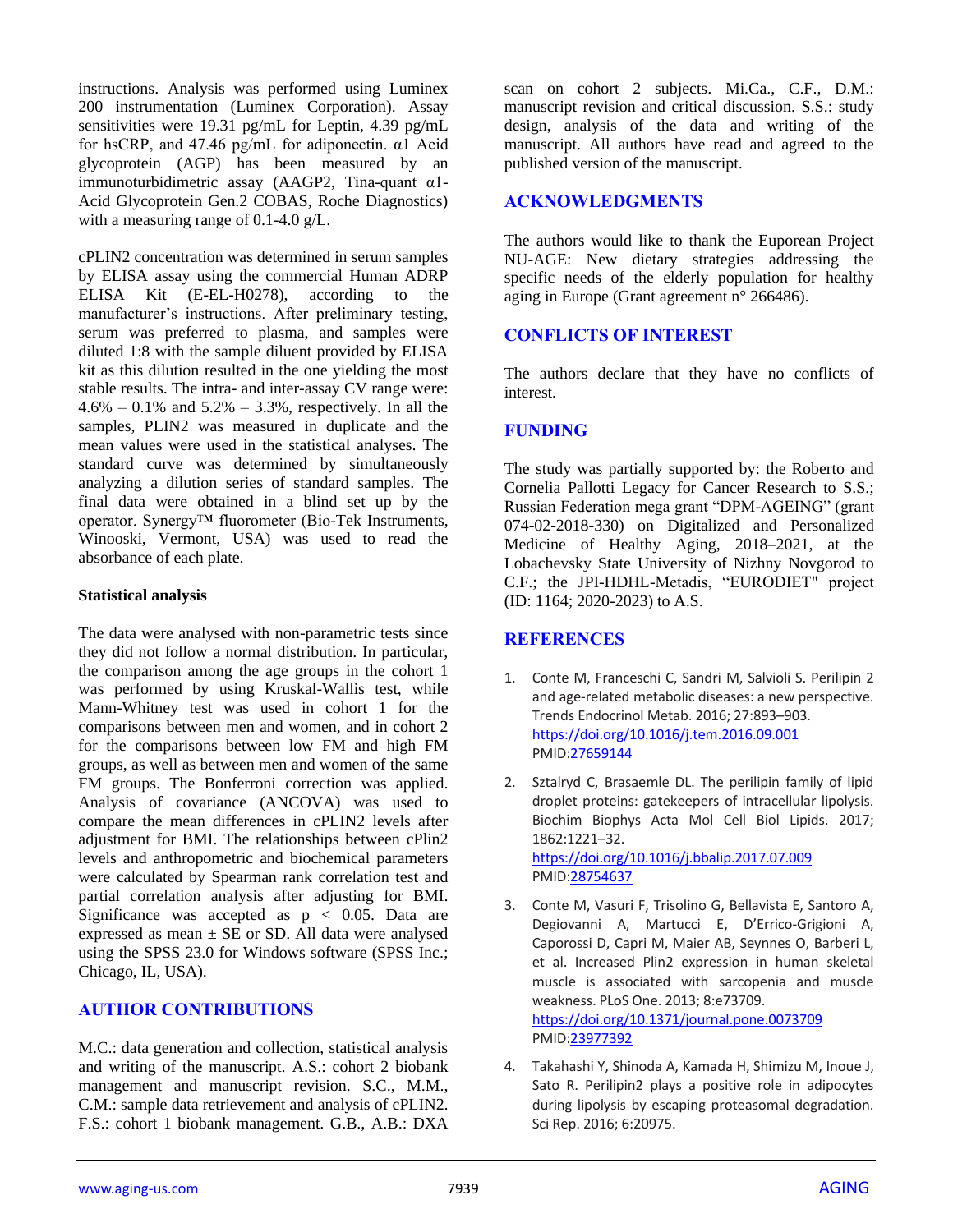<https://doi.org/10.1038/srep20975> PMID[:26876687](https://pubmed.ncbi.nlm.nih.gov/26876687)

- 5. Conte M, Vasuri F, Bertaggia E, Armani A, Santoro A, Bellavista E, Degiovanni A, D'Errico-Grigioni A, Trisolino G, Capri M, Franchi MV, Narici MV, Sandri M, et al. Differential expression of perilipin 2 and 5 in human skeletal muscle during aging and their association with atrophy-related genes. Biogerontology. 2015; 16:329–40. <https://doi.org/10.1007/s10522-014-9549-5> PMID[:25559404](https://pubmed.ncbi.nlm.nih.gov/25559404)
- 6. Conte M, Armani A, Conte G, Serra A, Franceschi C, Mele M, Sandri M, Salvioli S. Muscle-specific Perilipin2 down-regulation affects lipid metabolism and induces myofiber hypertrophy. J Cachexia Sarcopenia Muscle. 2019; 10:95–110.

<https://doi.org/10.1002/jcsm.12355> PMID[:30288961](https://pubmed.ncbi.nlm.nih.gov/30288961)

- 7. Carr RM, Peralta G, Yin X, Ahima RS. Absence of perilipin 2 prevents hepatic steatosis, glucose intolerance and ceramide accumulation in alcohol-fed mice. PLoS One. 2014; 9:e97118. <https://doi.org/10.1371/journal.pone.0097118> PMID[:24831094](https://pubmed.ncbi.nlm.nih.gov/24831094)
- 8. Najt CP, Senthivinayagam S, Aljazi MB, Fader KA, Olenic SD, Brock JR, Lydic TA, Jones AD, Atshaves BP. Liverspecific loss of perilipin 2 alleviates diet-induced hepatic steatosis, inflammation, and fibrosis. Am J Physiol Gastrointest Liver Physiol. 2016; 310:G726–38. <https://doi.org/10.1152/ajpgi.00436.2015> PMID[:26968211](https://pubmed.ncbi.nlm.nih.gov/26968211)
- 9. Xu S, Zhang X, Liu P. Lipid droplet proteins and metabolic diseases. Biochim Biophys Acta Mol Basis Dis. 2018; 1864:1968–83. <https://doi.org/10.1016/j.bbadis.2017.07.019> PMID[:28739173](https://pubmed.ncbi.nlm.nih.gov/28739173)
- 10. Orlicky DJ, Libby AE, Bales ES, McMahan RH, Monks J, La Rosa FG, McManaman JL. Perilipin-2 promotes obesity and progressive fatty liver disease in mice through mechanistically distinct hepatocyte and extrahepatocyte actions. J Physiol. 2019; 597:1565–84. <https://doi.org/10.1113/JP277140> PMI[D:30536914](https://pubmed.ncbi.nlm.nih.gov/30536914)
- 11. Moritani S, Ichihara S, Hasegawa M, Endo T, Oiwa M, Shiraiwa M, Nishida C, Morita T, Sato Y, Hayashi T, Kato A. Intracytoplasmic lipid accumulation in apocrine carcinoma of the breast evaluated with adipophilin immunoreactivity: a possible link between apocrine carcinoma and lipid-rich carcinoma. Am J Surg Pathol. 2011; 35:861–67.

<https://doi.org/10.1097/PAS.0b013e31821a7f3e> PMID[:21566511](https://pubmed.ncbi.nlm.nih.gov/21566511)

12. Cao Q, Ruan H, Wang K, Song Z, Bao L, Xu T, Xiao H, Wang C, Cheng G, Tong J, Meng X, Liu D, Yang H, et al. Overexpression of PLIN2 is a prognostic marker and attenuates tumor progression in clear cell renal cell carcinoma. Int J Oncol. 2018; 53:137–47. <https://doi.org/10.3892/ijo.2018.4384> PMI[D:29749470](https://pubmed.ncbi.nlm.nih.gov/29749470)

- 13. Zhang P, Meng L, Song L, Du J, Du S, Cui W, Liu C, Li F. Roles of Perilipins in Diseases and Cancers. Curr Genomics. 2018; 19:247–57. <https://doi.org/10.2174/1389202918666170915155948> PMI[D:29755288](https://pubmed.ncbi.nlm.nih.gov/29755288)
- 14. Okeigwe I, Bulun S, Liu S, Rademaker AW, Coon JS, Kujawa S, Robins J, Yin P. PLIN2 functions as a novel link between progesterone signaling and metabolism in uterine leiomyoma cells. J Clin Endocrinol Metab. 2019; 104:6256–64. <https://doi.org/10.1210/jc.2019-00762> PMI[D:31504629](https://pubmed.ncbi.nlm.nih.gov/31504629)
- 15. Morrissey JJ, Mobley J, Figenshau RS, Vetter J, Bhayani S, Kharasch ED. Urine aquaporin 1 and perilipin 2 differentiate renal carcinomas from other imaged renal masses and bladder and prostate cancer. Mayo Clin Proc. 2015; 90:35–42. <https://doi.org/10.1016/j.mayocp.2014.10.005> PMI[D:25572193](https://pubmed.ncbi.nlm.nih.gov/25572193)
- 16. Matsubara J, Honda K, Ono M, Sekine S, Tanaka Y, Kobayashi M, Jung G, Sakuma T, Nakamori S, Sata N, Nagai H, Ioka T, Okusaka T, et al. Identification of adipophilin as a potential plasma biomarker for colorectal cancer using label-free quantitative mass spectrometry and protein microarray. Cancer Epidemiol Biomarkers Prev. 2011; 20:2195–203. <https://doi.org/10.1158/1055-9965.EPI-11-0400> PMI[D:21828233](https://pubmed.ncbi.nlm.nih.gov/21828233)
- 17. Santoro A, Pini E, Scurti M, Palmas G, Berendsen A, Brzozowska A, Pietruszka B, Szczecinska A, Cano N, Meunier N, de Groot CP, Feskens E, Fairweather-Tait S, et al, and NU-AGE Consortium. Combating inflammaging through a mediterranean whole diet approach: the NU-AGE project's conceptual framework and design. Mech Ageing Dev. 2014; 136:3–13. <https://doi.org/10.1016/j.mad.2013.12.001> PMI[D:24342354](https://pubmed.ncbi.nlm.nih.gov/24342354)
- 18. Santoro A, Bazzocchi A, Guidarelli G, Ostan R, Giampieri E, Mercatelli D, Scurti M, Berendsen A, Surala O, Jennings A, Meunier N, Caumon E, Gillings R, et al. A cross-sectional analysis of body composition among healthy elderly from the european NU-AGE study: sex and country specific features. Front Physiol. 2018; 9:1693.

<https://doi.org/10.3389/fphys.2018.01693> PMI[D:30555339](https://pubmed.ncbi.nlm.nih.gov/30555339)

19. Santoro A, Guidarelli G, Ostan R, Giampieri E, Fabbri C, Bertarelli C, Nicoletti C, Kadi F, de Groot LC, Feskens E,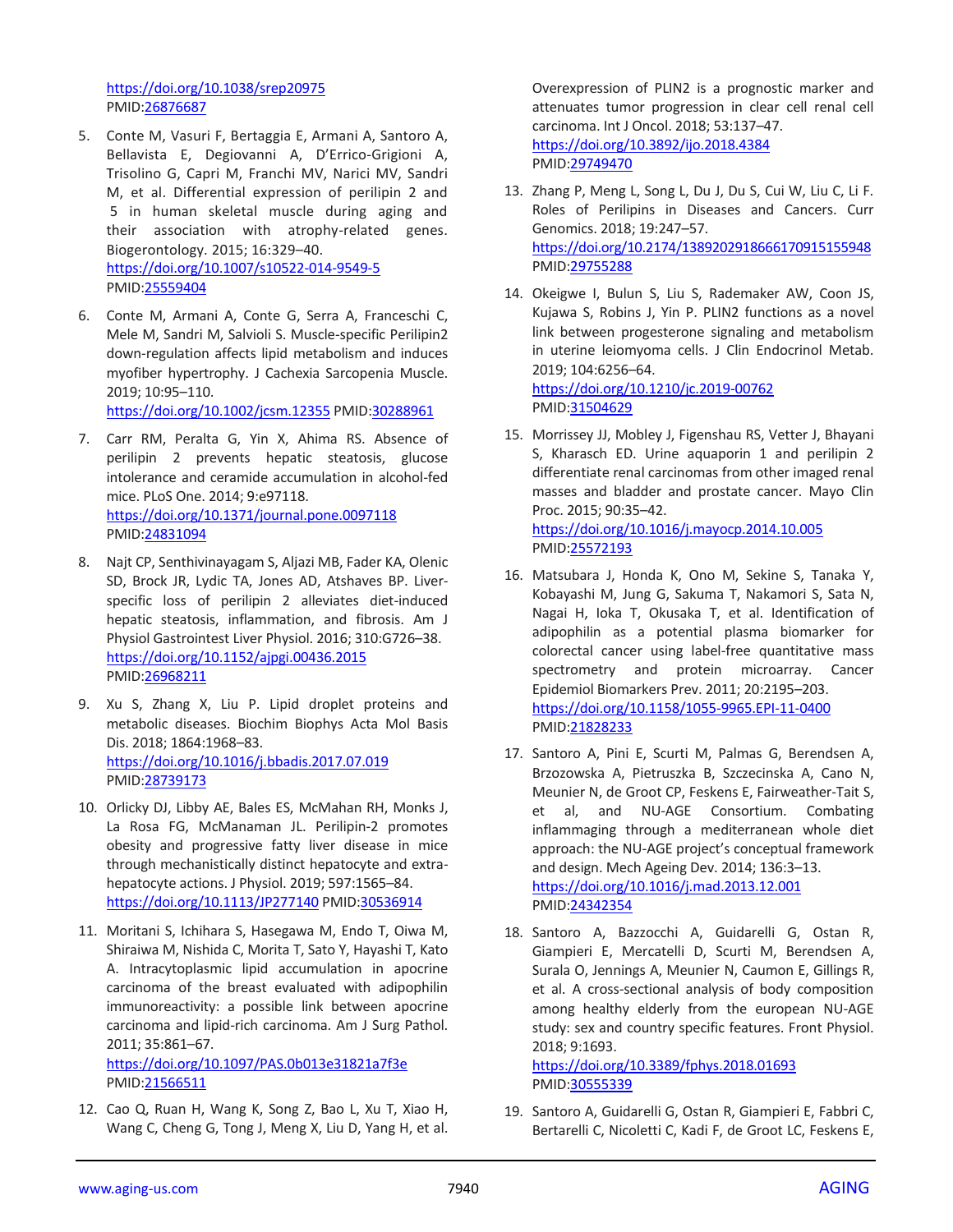Berendsen A, Brzozowska A, Januszko O, et al. Genderspecific association of body composition with inflammatory and adipose-related markers in healthy elderly europeans from the NU-AGE study. Eur Radiol. 2019; 29:4968–79. <https://doi.org/10.1007/s00330-018-5973-2>

PMID[:30715588](https://pubmed.ncbi.nlm.nih.gov/30715588)

20. Kuniyoshi S, Miki Y, Sasaki A, Iwabuchi E, Ono K, Onodera Y, Hirakawa H, Ishida T, Yoshimi N, Sasano H. The significance of lipid accumulation in breast carcinoma cells through perilipin 2 and its clinicopathological significance. Pathol Int. 2019; 69:463–71.

<https://doi.org/10.1111/pin.12831> PMID[:31273897](https://pubmed.ncbi.nlm.nih.gov/31273897)

- 21. Pavlova T, Spacil Z, Vidova V, Zlamal F, Cechova E, Hodicka Z, Bienertova-Vasku J. Adipophilin and perilipin 3 positively correlate with total lipid content in human breast milk. Sci Rep. 2020; 10:360. <https://doi.org/10.1038/s41598-019-57241-w> PMID[:31941931](https://pubmed.ncbi.nlm.nih.gov/31941931)
- 22. Fan H, Diao H, Lu Y, Xie J, Cheng X. The relation between serum adipose differentiation-related protein and non-alcoholic fatty liver disease in type 2 diabetes mellitus. Ther Adv Endocrinol Metab. 2020; 11:2042018820969025. <https://doi.org/10.1177/2042018820969025> PMID[:33194172](https://pubmed.ncbi.nlm.nih.gov/33194172)
- 23. Maya-Monteiro CM, Almeida PE, D'Avila H, Martins AS, Rezende AP, Castro-Faria-Neto H, Bozza PT. Leptin induces macrophage lipid body formation by a phosphatidylinositol 3-kinase- and mammalian target of rapamycin-dependent mechanism. J Biol Chem. 2008; 283:2203–10. <https://doi.org/10.1074/jbc.M706706200> PMID[:18039669](https://pubmed.ncbi.nlm.nih.gov/18039669)
- 24. Ponti F, Santoro A, Mercatelli D, Gasperini C, Conte M, Martucci M, Sangiorgi L, Franceschi C, Bazzocchi A. Aging and imaging assessment of body composition: from fat to facts. Front Endocrinol (Lausanne). 2020; 10:861.

<https://doi.org/10.3389/fendo.2019.00861> PMID[:31993018](https://pubmed.ncbi.nlm.nih.gov/31993018)

25. Hellström L, Wahrenberg H, Hruska K, Reynisdottir S, Arner P. Mechanisms behind gender differences in circulating leptin levels. J Intern Med. 2000; 247:457–62.

<https://doi.org/10.1046/j.1365-2796.2000.00678.x> PMI[D:10792559](https://pubmed.ncbi.nlm.nih.gov/10792559)

- 26. Varela GM, Antwi DA, Dhir R, Yin X, Singhal NS, Graham MJ, Crooke RM, Ahima RS. Inhibition of ADRP prevents diet-induced insulin resistance. Am J Physiol Gastrointest Liver Physiol. 2008; 295:G621–28. <https://doi.org/10.1152/ajpgi.90204.2008> PMI[D:18669627](https://pubmed.ncbi.nlm.nih.gov/18669627)
- 27. Chang BH, Li L, Saha P, Chan L. Absence of adipose differentiation related protein upregulates hepatic VLDL secretion, relieves hepatosteatosis, and improves whole body insulin resistance in leptin-deficient mice. J Lipid Res. 2010; 51:2132–42. <https://doi.org/10.1194/jlr.M004515> PMID[:20424269](https://pubmed.ncbi.nlm.nih.gov/20424269)
- 28. Minnaard R, Schrauwen P, Schaart G, Jorgensen JA, Lenaers E, Mensink M, Hesselink MK. Adipocyte differentiation-related protein and OXPAT in rat and human skeletal muscle: involvement in lipid accumulation and type 2 diabetes mellitus. J Clin Endocrinol Metab. 2009; 94:4077–85. <https://doi.org/10.1210/jc.2009-0352> PMI[D:19602560](https://pubmed.ncbi.nlm.nih.gov/19602560)
- 29. Matthews DR, Hosker JP, Rudenski AS, Naylor BA, Treacher DF, Turner RC. Homeostasis model assessment: insulin resistance and beta-cell function from fasting plasma glucose and insulin concentrations in man. Diabetologia. 1985; 28:412–19. <https://doi.org/10.1007/BF00280883> PMI[D:3899825](https://pubmed.ncbi.nlm.nih.gov/3899825)
- 30. Bucci L, Ostan R, Cevenini E, Pini E, Scurti M, Vitale G, Mari D, Caruso C, Sansoni P, Fanelli F, Pasquali R, Gueresi P, Franceschi C, Monti D. Centenarians' offspring as a model of healthy aging: a reappraisal of the data on italian subjects and a comprehensive overview. Aging (Albany NY). 2016; 8:510–19. <https://doi.org/10.18632/aging.100912> PMI[D:26979133](https://pubmed.ncbi.nlm.nih.gov/26979133)
- 31. Bazzocchi A, Filonzi G, Ponti F, Albisinni U, Guglielmi G, Battista G. Ultrasound: which role in body composition? Eur J Radiol. 2016; 85:1469–80. <https://doi.org/10.1016/j.ejrad.2016.04.005> PMI[D:27235340](https://pubmed.ncbi.nlm.nih.gov/27235340)